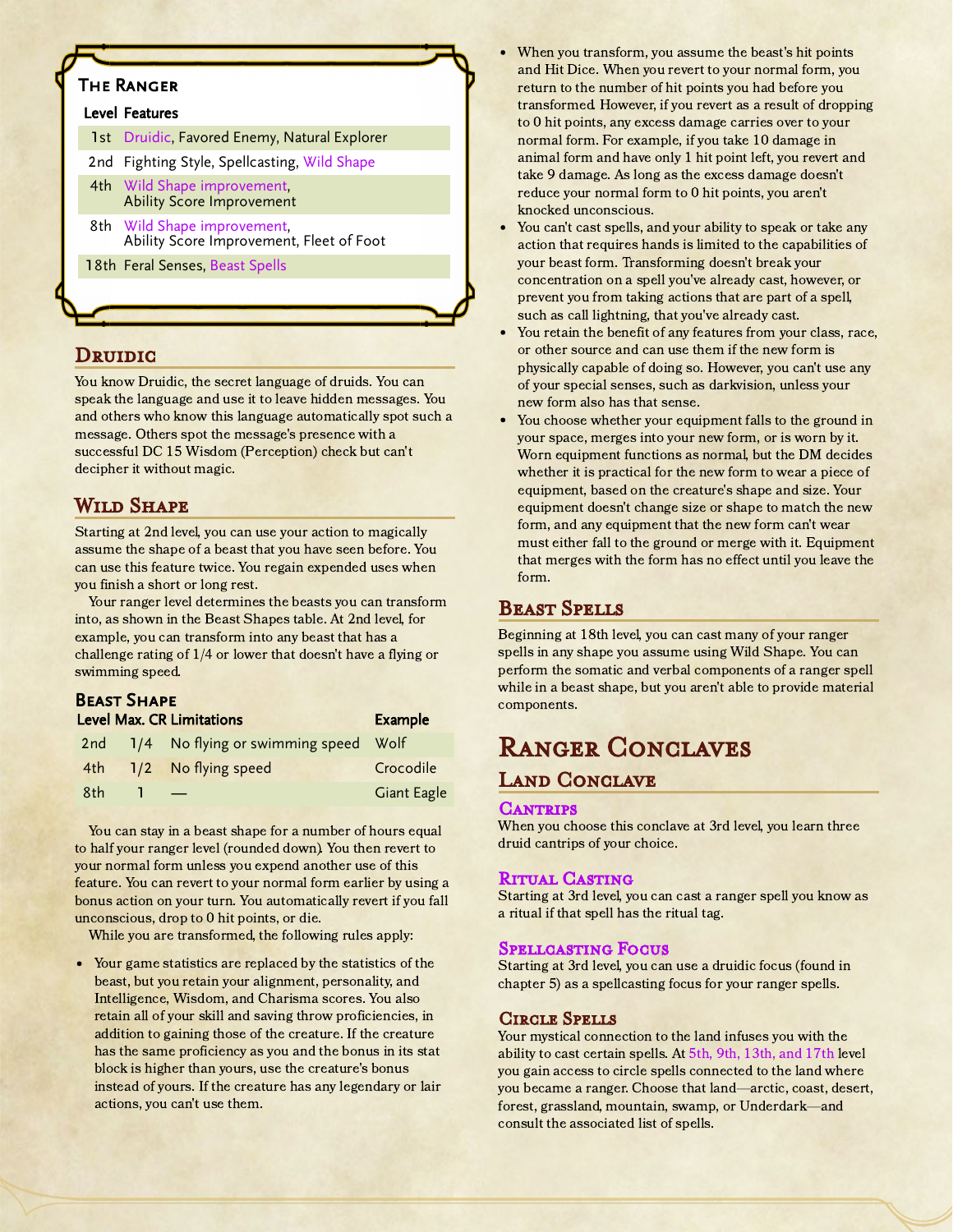Once you gain access to a circle spell, you always have it prepared, and it doesn't count against the number of spells you can prepare each day. If you gain access to a spell that doesn't appear on the ranger spell list, the spell is nonetheless a ranger spell for you.

## LAND'S STRIDE

Starting at 7th level, moving through nonmagical difficult terrain costs you no extra movement. You can also pass through nonmagical plants without being slowed by them and without taking damage from them if they have thorns, spines, or a similar hazard.

In addition, you have advantage on saving throws against plants that are magically created or manipulated to impede movement, such those created by the entangle spell.

#### Nature's Ward

When you reach 11th level, you can't be charmed or frightened by elementals or fey, and you are immune to poison and disease.

#### NATURE'S SANCTUARY

When you reach 15th level, creatures of the natural world sense your connection to nature and become hesitant to attack you. When a beast or plant creature attacks you, that creature must make a Wisdom saving throw against your ranger spell save DC. On a failed save, the creature must choose a different target, or the attack automatically misses. On a successful save, the creature is immune to this effect for 24 hours.

The creature is aware of this effect before it makes its attack against you.

#### **ARCTIC**

#### Ranger level Circle Spells

| 5th              | hold person, spike growth         |
|------------------|-----------------------------------|
| 9th              | sleet storm, slow                 |
| 13 <sub>th</sub> | freedom of movement, ice storm    |
| 17 <sub>th</sub> | commune with nature, cone of cold |

## **COAST**

## Ranger level Circle Spells

| 5th              | mirror image, misty step           |
|------------------|------------------------------------|
| 9th              | water breathing, water walk        |
| 13 <sub>th</sub> | control water, freedom of movement |
| 17 <sub>th</sub> | conjure elemental, scrying         |

#### **DESERT**

| Ranger<br>level | <b>Circle Spells</b>                          |
|-----------------|-----------------------------------------------|
| 5th             | blur, silence                                 |
| 9th             | create food and water, protection from energy |
| 13th            | blight, hallucinatory terrain                 |
| 17th            | insect plague, wall of stone                  |

#### **FOREST** Ranger level Circle Spells

|                  | vanger lever Circle Spens        |
|------------------|----------------------------------|
| 5th              | barkskin, spider climb           |
| 9th              | call lightning, plant growth     |
| 13th             | divination, freedom of movement  |
| 17 <sub>th</sub> | commune with nature, tree stride |

## **GRASSLAND**

#### Ranger level Circle Spells

| 5th              | invisibility, pass without trace |
|------------------|----------------------------------|
| 9th              | daylight, haste                  |
| 13 <sub>th</sub> | divination, freedom of movement  |
| 17 <sub>th</sub> | dream, insect plague             |

## **MOUNTAIN**

#### Ranger level Circle Spells

| 5th              | barkskin, spider climb          |
|------------------|---------------------------------|
| 9th              | lightning bolt, meld into stone |
| 13 <sub>th</sub> | stone shape, stoneskin          |
| 17 <sub>th</sub> | passwall, wall of stone         |

## **SWAMP**

#### Ranger level Circle Spells

| 5th              | darkness, Melf's acid arrow          |
|------------------|--------------------------------------|
| 9th              | water walk, stinking cloud           |
| 13th             | freedom of movement, locate creature |
| 17 <sub>th</sub> | insect plague, scrying               |

## **UNDERDARK**

| Ranger level     | <b>Circle Spells</b>              |
|------------------|-----------------------------------|
| 5th              | spider climb, web                 |
| 9th              | gaseous form, stinking cloud      |
| 13 <sub>th</sub> | greater invisibility, stone shape |
| 17 <sub>th</sub> | cloudkill, insect plague          |